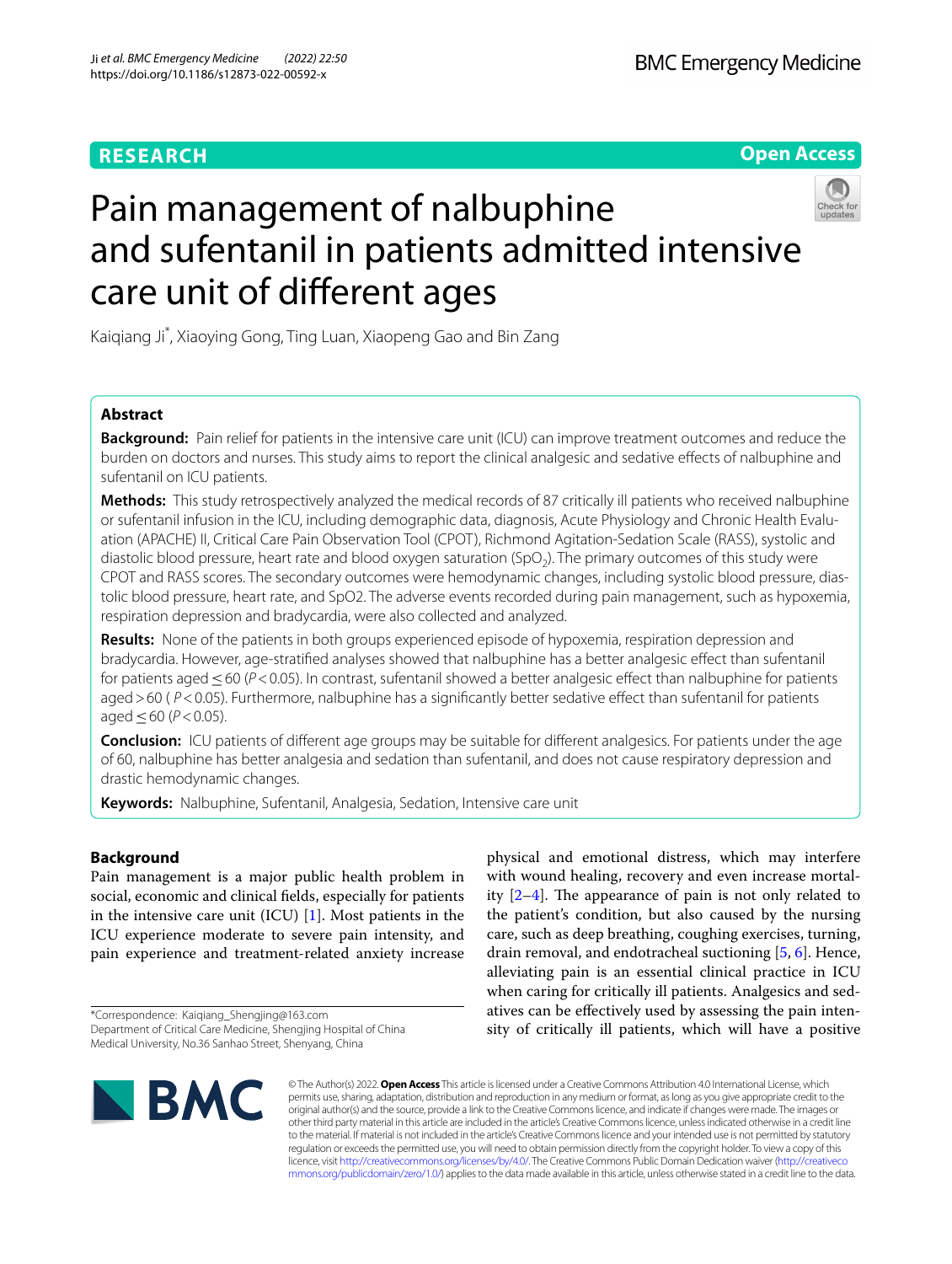impact on ICU clinical practice [\[7](#page-7-5)]. Clinical practice guidelines recommend the use of intravenous opioids as the frst-line drug class for perioperative pain management and pain relief in ICU patients [\[8](#page-7-6)]. However, the top up demand use of opioids is not always used, mainly due to concern of side efects such as respiratory depression.

Despite the advance in health care, sedation and analgesia are still important aspects of patient care on the intensive care unit. Intravenous opioids are most commonly used to manage the distress caused by pain in ICU patients. Although there are international diferences in the prescription of sedative and analgesic drugs, the opioids most commonly used for analgesia are morphine, fentanyl, sufentanil, and nalbuphine [[9,](#page-7-7) [10](#page-7-8)]. Below table shows the commonly used opioid analgesics in ICU patients (Table [1\)](#page-1-0). Although morphine is the most common opioid, morphine can induce a variety of adverse events, such as vomiting, itching, nausea, drowsiness, urinary retention, constipation and respiratory depression. In contrast, sufentanil is another μ-opioid agonist, which has been commonly used in pediatric and adult patients as an auxiliary drug in anesthesia for decades to treat moderate to severe pain  $[11]$  $[11]$ . Due to the high lipophilic properties, sufentanil has a rapid onset and ofset time after intravenous injection, with a half-life of about 15 min [\[12](#page-7-10)]. Several clinical trials have showed that sufentanil has excellent pain control in patient-controlled management of acute postoperative pain, and the most typical adverse events of sufentanil are nausea, vomiting, dizziness, and respiration depression [[13,](#page-7-11) [14\]](#page-8-0).

Nalbuphine is a powerful synthetic opioid agonist– antagonist analgesic. Studies have shown that nalbuphine can bind to the μ-opioid and κ-opioid receptors in the medulla and cerebral cortex, thereby providing efective analgesic  $[15–18]$  $[15–18]$ . The analgesic effect of nalbuphine is equivalent to that of morphine, and its onset time is similar to that of fentanyl  $[19, 20]$  $[19, 20]$  $[19, 20]$  $[19, 20]$ . The short onset time means that continuous infusion of nalbuphine can sustain the desired analgesic efect. Although nalbuphine shows the same degree of respiratory depression as the dose of morphine, nalbuphine has a ceiling efect on respiratory depression, that is, when the dose of nalbuphine is greater than 30 mg/70 kg, the respiration depression efect will no longer increase with the increase of the dose  $[21]$  $[21]$ . These properties make nalbuphine considered to be a more ideal and safer analgesic, and it is widely used in pediatric and gynecological surgery [[22,](#page-8-6) [23](#page-8-7)].

It is well known that pain management in the ICU has a great impact on short- and long-term outcomes. Although nalbuphine and sufentanil have been used for analgesia in many operations, the diference between sedation and analgesia for ICU patients is still unclear. Both under-sedation and over-sedation may put critically ill patients at high risk of prolonged mechanical ventilation, longer ICU and hospital stay, organ system failure, and prolonged reintubation rates. Thus, the aim of this study was to compare the analgesic and sedative efectiveness and the impact on analgesia/sedation-related adverse events between nalbuphine and sufentanil in patients admitted to ICU.

# **Methods**

# **Study population**

From 2018 to 2019, critically ill patients who received nalbuphine or sufentanil in the ICU were included. All patients were intubated in the ICU. Patients who allergic to nalbuphine and sufentanil, pregnant women and lactating women were excluded. In addition, patients that were readmitted to the ICU were excluded, that is, only the frst admission to the ICU was considered for this study. A total of 78 patients were included in this study. A power analysis was also conducted to estimate the included sample size. The estimated sample size was based on a power analysis for 5 repeated measures of

<span id="page-1-0"></span>

|  |  |  | Table 1 Common opioid analgesics for ICU patients |  |  |
|--|--|--|---------------------------------------------------|--|--|
|--|--|--|---------------------------------------------------|--|--|

| Drug       | <b>Mechanism of action</b>                                            | <b>Equivalent dose Onset</b> |                                | <b>Duration</b><br>оf<br>analgesia | <b>Common adverse reactions</b>                                                                                       |
|------------|-----------------------------------------------------------------------|------------------------------|--------------------------------|------------------------------------|-----------------------------------------------------------------------------------------------------------------------|
| Morphine   | u-opioid agonist (also with K-opioid<br>and δ-opioid agonist effects) | 10 <sub>mg</sub>             | $15 - 60$ min                  | $4 - 5h$                           | Respiration depression, Nausea, Vomit-<br>ing, Drowsiness, Constipation, Hypo-<br>tension, Urinary retention, Itching |
| Fentanyl   | u-opioid agonist (also with K-opioid<br>agonist effects)              | 0.1 <sub>mg</sub>            | $<1-2$ min                     | $1 - 1.5$ h                        | Respiration depression, Nausea, Consti-<br>pation, Skeletal-muscle rigidity                                           |
| Sufentanil | u-opioid agonist (also with K-opioid<br>agonist effects)              | $0.02$ mg                    | within a few minutes $1-1.5$ h |                                    | Respiratory depression, Nausea, Dizzi-<br>ness, Vomiting, Itching, Skeletal-muscle<br>rigidity                        |
| Nalbuphine | u-opioid antagonist (also with K-opioid<br>agonist effect)            | $10 \text{ ma}$              | $2-3$ min                      | $3-6h$                             | Nausea, Drowsiness, Sweating, Dry<br>mouth, Dizziness. (nearly no psychoto-<br>mimetic side effects)                  |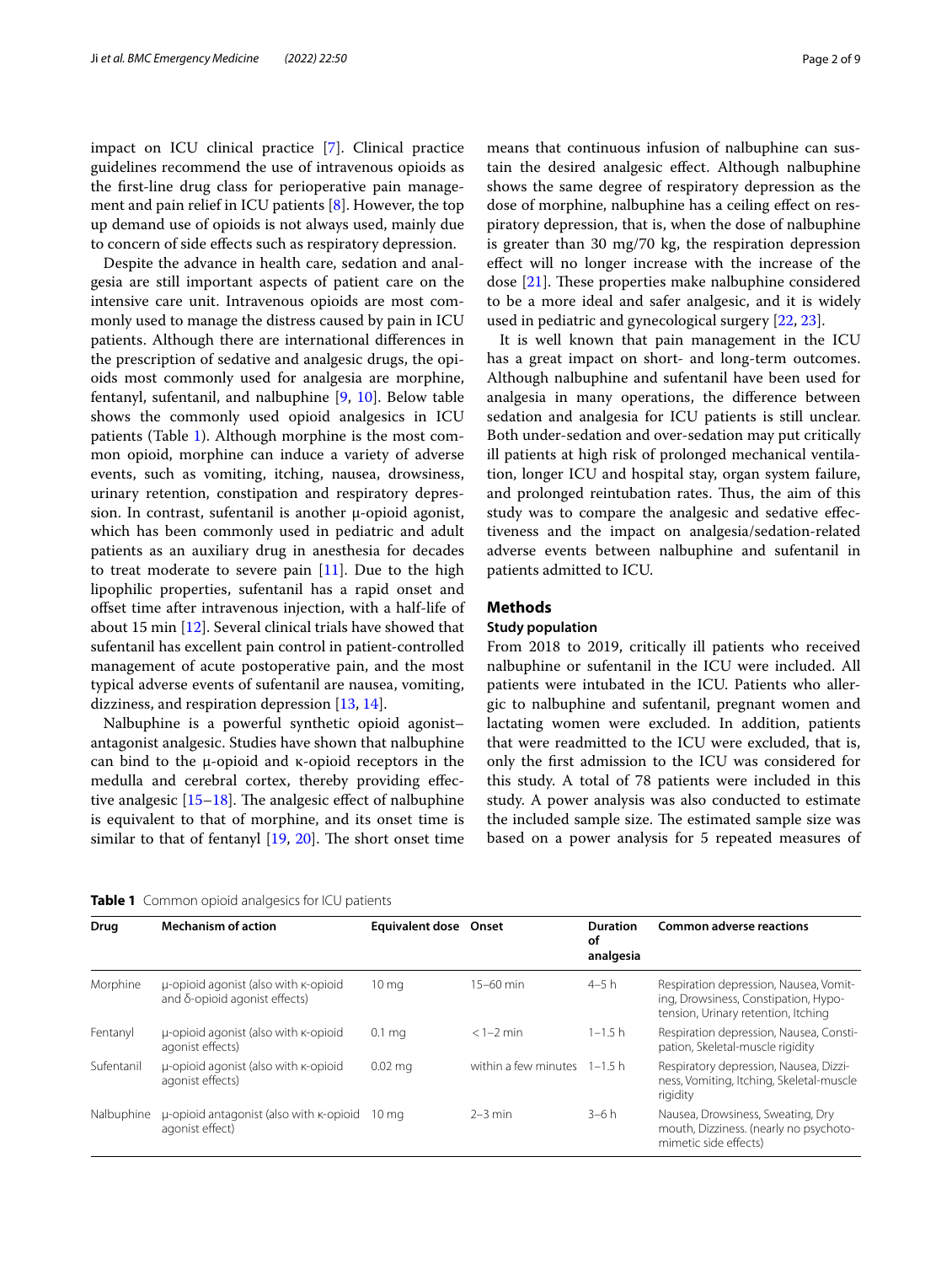variance using an estimated medium effect size  $(f=0.25)$ , an alpha level of 0.05, and a power of 0.8. After analysis, there should be at least 22 people in each group. Therefore, the patients included in this study are sufficient to achieve statistical significance. The clinical data of each enrolled patient were obtained from medical record review of the ICU audit database, including demographic data, reasons for admission to the ICU, type of anesthesia, Acute Physiology and Chronic Health Evaluation (APACHE) II score, Critical Care Pain Observation Tool (CPOT) and Richmond Agitation-Sedation Scale (RASS). In addition, hemodynamic parameters during anesthesia were collected and analyzed, including systolic and diastolic blood pressure, heart rate and blood oxygen saturation  $(SpO<sub>2</sub>)$ .

The primary outcomes were the analgesic and sedative efects of sufentanil and nalbuphine, which were evaluated by CPOT and RASS, respectively. The four items of CPOT include facial expression, body movements, limb muscle tension, and compliance with ventilator (intubated patients) or vocalization (non-intubated patients). The SPOT score of each item is  $0-2$  [[24](#page-8-8)]. The higher the score, the higher the level of pain. A SPOT score>2 is usually considered the presence of pain. The sedation efect of the RASS score, ranging from -5 to 4 points, reflects the change in the patient's sedation level from deep sedation to high restlessness [\[25\]](#page-8-9). A RASS score of -1 to 2 is considered the proper level of sedation. The secondary outcomes were hemodynamic changes (systolic blood pressure, diastolic blood pressure, heart rate, and SpO2) and adverse events in ICU (hypoxemia, respiration depression and bradycardia). Hypoxemia is considered significant when the patient's  $SpO<sub>2</sub>$ <90% lasted for  $\geq$  5 s. It was considered to have respiratory depression when the patient experiences end-tidal  $CO<sub>2</sub>$  > 50 mmHg, respiratory rate<6 breaths/minute, or airway obstruction with cessation of gas exchange at any time. Bradycardia is defned as the patient had a reduction in heart rate to 60 beats/min during infusion with sufentanil and nalbuphine, while arterial is defned as a decrease in systolic blood pressure<90 mmHg.

## **Patient and public involvement**

Patients or the public were not involved in the study design, collection, analysis, and interpretation of data or in the writing of this manuscript.

# **Statistical analysis**

Statistical analyses were performed using SPSS software version 22.0 (IBM, Armonk, NY, USA). Frequency and percentage were summarized for categorical variables. Continuous variables were presented as the mean $\pm$ standard deviation (SD) or median with inter-quartile range (IQR). Pearson's chi-squared test was used to analyze categorical variables. The generalized estimating equation (GEE) was used to compare the reduction in pain at diferent time points between the sufentanil group and the nalbuphine group. In addition, the Student t test was used to analyze the differences between groups (age, weight, systolic blood pressure, diastolic blood pressure, heart rate and  $SpO<sub>2</sub>$ ). The Mann–Whitney U test was performed to compare the two groups in the hemodynamic parameters, APACHE II, CPOT, and RASS.

# **Results**

# **Demographic and clinical characteristics**

The demographic characteristics of the 78 ICU are pre-sented in Table [2.](#page-3-0) The mean age was  $53.36 \pm 2.15$  years, and 60.3% of the patients were female (39.7% were male). The average weight of the patients was  $64.63 \pm 1.06$  kg. The mean baseline scores of CPOT and RASS were  $3.42 \pm 0.15$  and  $1.54 \pm 0.09$ , respectively. The median baseline APACHE II score was 10 (IRQ,  $6-17$ ). The mean systolic blood pressure and diastolic blood pressure of the patients were  $126.08 \pm 2.31$  mmHg and  $73.28 \pm 1.40$  mmHg, respectively. The mean heart rate and SpO<sub>2</sub> were 96.15 $\pm$ 2.53 bpm and 96.92 $\pm$ 0.62%, respectively. Among the 78 patients, 38 patients received sufentanil and 40 patients received nalbuphine. There was no signifcant diference in pain intensity assessed by CPOT between the two groups  $(3.42 \pm 0.02 \text{ vs. } 3.43 \pm 0.21,$  $P=0.990$ ). In addition, the sedation/restlessness assessed by RASS was not signifcant diferent between groups  $(1.61 \pm 0.13 \text{ vs. } 14.8 \pm 0.14, P = 0.493)$ . There were no signifcant diferences between the two groups with respect to systolic blood pressure  $(128.21 \pm 3.43 \text{ mmHg} \text{ vs.})$  $124.05 \pm 3.12$  mmHg,  $P = 0.371$ ), diastolic blood pressure  $(71.26 \pm 2.07 \text{ mmHg vs. } 75.20 \pm 1.88 \text{ mmHg}, P=0.162)$ , heart rate  $(99.71 \pm 3.85$  bpm vs.  $92.78 \pm 3.27$  bpm, *P*=0.172) and SpO<sub>2</sub> (97.34 $\pm$ 0.62% vs. 96.52 $\pm$ 1.05%,  $P=0.510$ ).

# **Analgesic and sedative efects of sufentanil and nalbuphine on ICU patients**

Complete sets of CPOT and RASS scores during anesthesia were collected and analyzed. Table [3](#page-4-0) shows the analgesic and hemodynamic parameters of patients receiving sufentanil or nalbuphine at diferent time points. After anesthesia, the CPOT (Fig. [1A](#page-5-0)) and RASS (Fig. [1](#page-5-0)B) scores in both sufentanil and nalbuphine groups gradually decreased (GEE, *P*<0.001). After 3 h, nalbuphine can effectively reduce the pain intensity (CPOT < 2), and sufentanil also reduced pain intensity after 5 h of infusion. There was no significant difference in analgesic efects between the nalbuphine and the sufentanil groups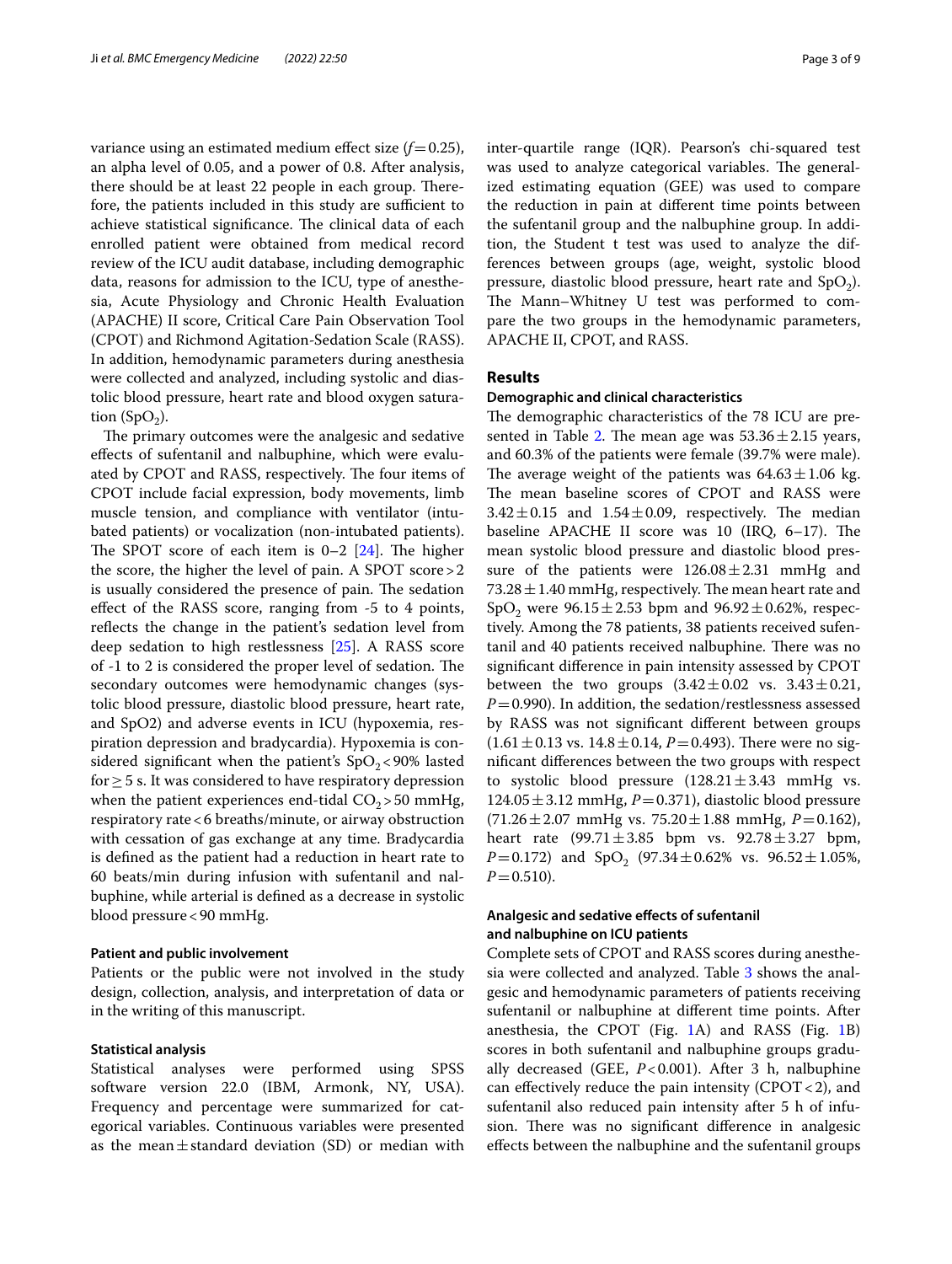|                              | Total $N = 78$    | Sufentanil $N = 38$ | Nalbuphine $N = 40$ | $p$ -value <sup>a</sup> |
|------------------------------|-------------------|---------------------|---------------------|-------------------------|
| Gender                       |                   |                     |                     | 0.962                   |
| Male                         | 31 (39.7%)        | 15                  | 16                  |                         |
| Female                       | 47 (60.3%)        | 23                  | 24                  |                         |
| Age (year)                   | $53.36 \pm 2.15$  | $55.05 \pm 3.32$    | $51.75 \pm 2.77$    | 0.446                   |
| Weight (kg)                  | $64.63 \pm 1.06$  | $63.79 \pm 1.64$    | $65.43 \pm 1.37$    | 0.444                   |
| <b>APACHE II</b>             | 10(6, 17)         | 13(8, 18)           | 8.5(5, 14)          | 0.072                   |
| Disease entity               |                   |                     |                     | 0.214                   |
| Infectious disease           | 16 (20.5%)        | 9(23.7%)            | 7(17.5%)            |                         |
| Trauma and accidental injury | 26 (33.3%)        | 13 (34.2%)          | 13 (32.5%)          |                         |
| Neoplasms                    | 10 (12.8%)        | $3(7.9\%)$          | 7 (17.5%)           |                         |
| Inflammatory disease         | $5(6.4\%)$        | $3(7.9\%)$          | $2(5.0\%)$          |                         |
| Digestive systems            | $7(9.0\%)$        | 6 (15.8%)           | 1(2.5%)             |                         |
| Cardiovascular system        | 3(3.8%)           | $0(0.0\%)$          | 3(7.5%)             |                         |
| Respiratory disease          | 2(2.6%)           | $1(2.6\%)$          | $1(2.5\%)$          |                         |
| Others                       | 9(11.5%)          | $3(7.9\%)$          | $6(15.0\%)$         |                         |
| CPOT                         | $3.42 \pm 0.15$   | $3.42 \pm 0.22$     | $3.43 \pm 0.21$     | 0.990                   |
| RASS                         | $1.54 \pm 0.09$   | $1.61 \pm 0.13$     | $1.48 \pm 0.14$     | 0.493                   |
| SBP (mmHg)                   | $126.08 \pm 2.31$ | $128.21 \pm 3.43$   | $124.05 \pm 3.12$   | 0.371                   |
| DBP (mmHg)                   | $73.28 \pm 1.40$  | $71.26 \pm 2.07$    | $75.20 \pm 1.88$    | 0.162                   |
| HR (bpm/min)                 | $96.15 \pm 2.53$  | $99.71 \pm 3.85$    | $92.78 \pm 3.27$    | 0.172                   |
| SpO <sub>2</sub> (%)         | $96.92 \pm 0.62$  | $97.34 \pm 0.64$    | $96.52 \pm 1.05$    | 0.510                   |

## <span id="page-3-0"></span>**Table 2** Baseline demographics of patients admitted to intensive care units

*Abbreviation: APACHE II* Acute Physiology and Chronic Health Evaluation, *CPOT* Critical Care Pain Observation Tool*, RASS* Richmond Agitation-Sedation Scale*, HR* heart rate, SpO<sub>2</sub> oxygen saturation, SBP systolic blood pressure, DBP diastolic blood pressure

 $^{\rm a}$  Mann-Whitney test was used for continuous variables, and Fisher's exact test was used for categorical variables. Data were presented as mean $\pm$ standard error (SE) or median with inter-quartile range (IQR)

(GEE,  $P > 0.05$ ). On the other hand, the sedative effect of nalbuphine was signifcantly better than that of sufentanil (GEE,  $P=0.037$ ). This result shows that both sufentanil and nalbuphine are efective for analgesia and sedation in ICU patients.

## **Hemodynamic changes during analgesia**

During anesthesia, the patients' heart rate (Fig. [1C](#page-5-0)) and  $SpO<sub>2</sub>$  (Fig. [1](#page-5-0)D) did not change drastically, and there was no signifcant diference between groups at each assessment time point (GEE,  $P > 0.05$ ). None of the patients in both groups experienced episode of hypoxemia, respiration depression and bradycardia. The systolic blood pressure during analgesia did not change drastically (Fig. [1E](#page-5-0)), and there was no signifcant diference between groups in the systolic blood pressure (Table [3,](#page-4-0) GEE, *P*>0.05). No patients experienced arterial hypotension. Although GEE analysis found that nalbuphine had a slight decreased trend after infusion (GEE,  $P = 0.010$ ), the diastolic blood pressure during the period was still within the normal range (Fig. [1F](#page-5-0)). In summary, the use of sufentanil and nalbuphine did not cause the respiration depression and drastic hemodynamic changes during analgesia in ICU patients.

# **Analgesic and sedative efects of sufentanil and nalbuphine on diferent age groups**

As shown in Fig. [2](#page-6-0)A, nalbuphine showed better analgesic efect for ICU patients under 60 years of age than sufentanil (GEE,  $P = 0.004$ ). In contrast, sufentanil showed a better analgesic efect than nalbuphine for ICU patients over 60 years of age (Fig. [2B](#page-6-0), GEE,  $P = 0.005$ ). The CPOT score of the sufentanil group was signifcantly lower than that of the nalbuphine group at 5 h after infusion  $(0.87 \pm 0.26)$ vs.  $1.85 \pm 0.25$ ,  $P = 0.011$ ). Similarly, nalbuphine has better sedative efect than sufentanil for ICU patients under 60 years of age (Fig.  $2C$ , GEE,  $P = 0.003$ ). The RASS score of nalbuphine was signifcantly lower than that of sufentanil at 5 h ( $-0.30 \pm 0.17$  vs.  $0.3 \pm 0.19$ ,  $P = 0.022$ ) and 24 h  $(-0.58 \pm 0.19 \text{ vs. } -0.04 \pm 0.10, P=0.022)$  after infusion. For ICU patients over 60 years old, there was no signifcant diference in the sedative efects between nalbuphine and sufentanil (Fig. [2](#page-6-0)D, GEE, *P*>0.05).

# **Discussion**

In this study, the analgesic and sedative effects of sufentanil and nalbuphine was investigated for the frst time in ICU patients. Our fndings showed that both nalbuphine and sufentanil provided adequate analgesia. No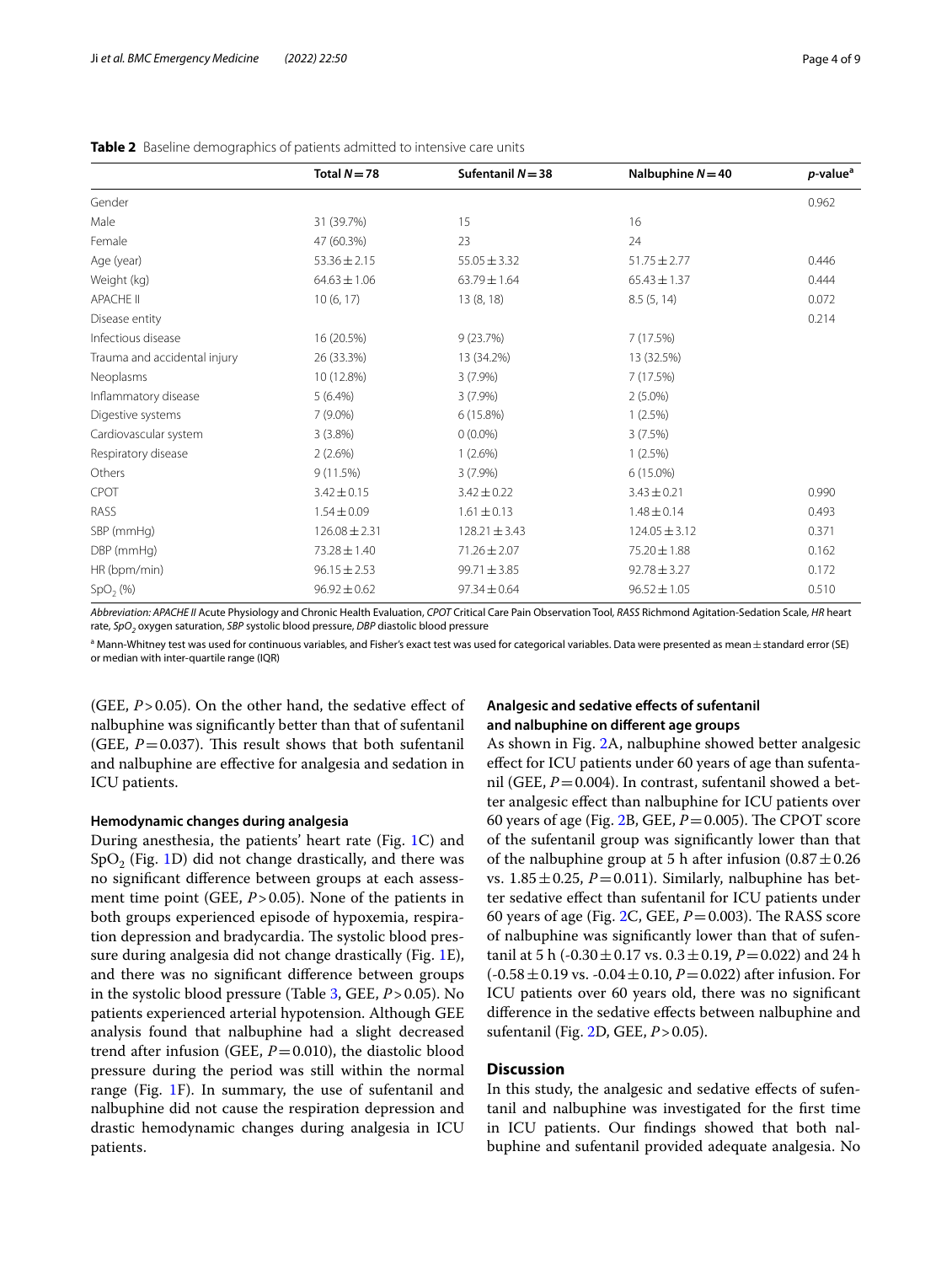| Page 5 of 9 |
|-------------|
|-------------|

|                              | 0 <sub>h</sub>    | 1 <sub>h</sub>    | 3 h               | 5 h               | 12 <sub>h</sub>   | 24 h              | $p$ -value <sup>a</sup> |
|------------------------------|-------------------|-------------------|-------------------|-------------------|-------------------|-------------------|-------------------------|
| CPOT                         |                   |                   |                   |                   |                   |                   |                         |
| Sufentanil                   | $3.42 \pm 1.37$   | $2.63 \pm 1.50$   | $1.92 \pm 1.44$   | $1.29 \pm 1.16$   | $1.05 \pm 1.13$   | $0.92 \pm 1.09$   | < 0.001                 |
| Nalbuphine                   | $3.43 \pm 1.36$   | $2.20 \pm 1.16$   | $1.60 \pm 1.03$   | $1.28 \pm 1.04$   | $1.05 \pm 0.89$   | $0.95 \pm 0.92$   | < 0.001                 |
| $p$ -value $b$               | 0.990             | 0.157             | 0.260             | 0.954             | 0.991             | 0.897             |                         |
| RASS                         |                   |                   |                   |                   |                   |                   |                         |
| Sufentanil                   | $1.61 \pm 0.79$   | $0.82 \pm 0.87$   | $0.50 \pm 0.86$   | $0.16 \pm 0.79$   | $0.00 \pm 0.62$   | $-0.03 \pm 0.50$  | < 0.001                 |
| Nalbuphine                   | $1.48 \pm 0.88$   | $0.75 \pm 1.10$   | $0.38 \pm 0.90$   | $-0.18 \pm 1.01$  | $-0.21 \pm 1.06$  | $-0.41 \pm 1.02$  | < 0.001                 |
| $p$ -value $^{\rm b}$        | 0.493             | 0.771             | 0.533             | 0.110             | 0.304             | 0.040             |                         |
| SBP (mm/Hq)                  |                   |                   |                   |                   |                   |                   |                         |
| Sufentanil                   | $128.21 \pm 3.43$ | $124.97 \pm 3.04$ | $123.45 \pm 3.61$ | $123.84 \pm 2.91$ | $124.51 \pm 2.76$ | $126.42 \pm 2.90$ | 0.912                   |
| Nalbuphine                   | $124.05 \pm 3.12$ | $125.08 \pm 2.70$ | $121.95 \pm 2.47$ | $118.25 + 2.37$   | $118.13 \pm 2.48$ | $121.18 \pm 2.66$ | 0.286                   |
| $p$ -value $\rm ^b$          | 0.371             | 0.980             | 0.731             | 0.139             | 0.089             | 0.186             |                         |
| DBP (mm/Hq)                  |                   |                   |                   |                   |                   |                   |                         |
| Sufentanil                   | $71.26 \pm 2.07$  | $69.34 \pm 1.53$  | $66.87 \pm 1.85$  | $65.92 \pm 2.23$  | $69.89 \pm 1.63$  | $69.44 \pm 1.73$  | 0.418                   |
| Nalbuphine                   | $75.20 \pm 1.88$  | 75.45 ± 1.68      | 73.05 ± 1.45      | $71.13 \pm 1.54$  | $68.46 \pm 1.44$  | $70.67 \pm 1.55$  | 0.010                   |
| <i>p</i> -value <sup>b</sup> | 0.162             | 0.009             | 0.010             | 0.056             | 0.511             | 0.599             |                         |
| HR (bpm/min)                 |                   |                   |                   |                   |                   |                   |                         |
| Sufentanil                   | $99.71 \pm 3.85$  | $98.26 \pm 3.90$  | $95.89 \pm 3.49$  | $94.58 \pm 3.41$  | $92.27 \pm 3.08$  | $92.25 \pm 3.47$  | 0.580                   |
| Nalbuphine                   | $92.78 \pm 3.27$  | $91.13 \pm 3.05$  | $88.28 \pm 3.09$  | $86.70 \pm 2.91$  | $88.31 \pm 3.03$  | $89.28 \pm 2.82$  | 0.766                   |
| $p$ -value $b$               | 0.172             | 0.151             | 0.105             | 0.082             | 0.362             | 0.507             |                         |
| SpO <sub>2</sub> (% )        |                   |                   |                   |                   |                   |                   |                         |
| Sufentanil                   | $97.34 \pm 0.64$  | $97.87 \pm 0.34$  | $98.08 \pm 0.31$  | $97.79 \pm 0.37$  | $98.16 \pm 0.32$  | $98.00 \pm 0.64$  | 0.872                   |
| Nalbuphine                   | $96.52 \pm 1.05$  | $97.43 \pm 0.67$  | $97.51 \pm 0.64$  | $98.10 \pm 0.32$  | $98.41 \pm 0.28$  | $97.72 \pm 0.42$  | 0.296                   |
| $p$ -value $b$               | 0.510             | 0.561             | 0.430             | 0.525             | 0.562             | 0.709             |                         |

<span id="page-4-0"></span>

*Abbreviation: CPOT* Critical Care Pain Observation Tool*, RASS* Richmond Agitation-Sedation Scale*, SBP* systolic blood pressure*, DBP* diastolic blood pressure*, HR*, heart rate, SpO<sub>2</sub>, oxygen saturation

Data were presented as mean ±standard error (SE) or median with inter-quartile range (IQR). Bold indicates a statistically significant difference with a p-value less than 0.05

<sup>a</sup> The P-value was calculated using the generalized estimating equation method

<sup>b</sup> The Student t test was used to analyze the differences between groups at indicated time points

patients in the ICU experienced hypoxemia, respiratory depression, arterial hypotension and bradycardia during analgesia and sedation with nalbuphine and sufentanil. Stratifed analysis further showed that nalbuphine presented a better analgesic and sedative efects than sufentanil in ICU patients under 60 years of age. Moreover, sufentanil had a better analgesic efect than nalbuphine in ICU patients over 60 years of age. Thus, the results of this study suggest that nalbuphine can be regarded as a reasonable alternative for sufentanil to provide analgesia and sedation for ICU patients, especially for patients under 60 years of age.

Up to 70% of patients in the ICU suffer from moderate to severe pain intensity, and these experiences may leave long-term imprints, such as chronic pain and posttraumatic stress disorder [\[26](#page-8-10), [27](#page-8-11)]. In a study of 599 survivals 6 months after discharge, 17% patients remember severe pain in the ICU, and 18% patients developed posttraumatic stress disorder [[28\]](#page-8-12). Many patients still believe that the pain they experienced during ICU is considered to be the cause of sleep disturbance after discharge from the hospital [[29\]](#page-8-13). In addition, inappropriate management in ICU may be resulted in hypoxemia, thromboembolic and pulmonary complications, increased ICU stay, painassociated immunosuppression, and readmission [\[1](#page-7-0), [30](#page-8-14)]. However, many patients in the ICU, especially those with aphasia, dementia, delirium or intubated and mechanically ventilated patients, cannot self-report their pain verbally. This is why we use CPOT instead of self-report to objectively measure the pain scores and the agitation or sedation levels in ICU patients.

Respiration depression has been the main factor restricting the use of opioids. Therefore, the clinical guidelines recommend the use of non-opioid analgesics to reduce or replace the use of opioids [[8\]](#page-7-6). Previous studies demonstrated that the dose–efect curve of nalbuphine in respiratory depression is fatter than that of morphine, and nalbuphine dose greater than 0.15 mg/kg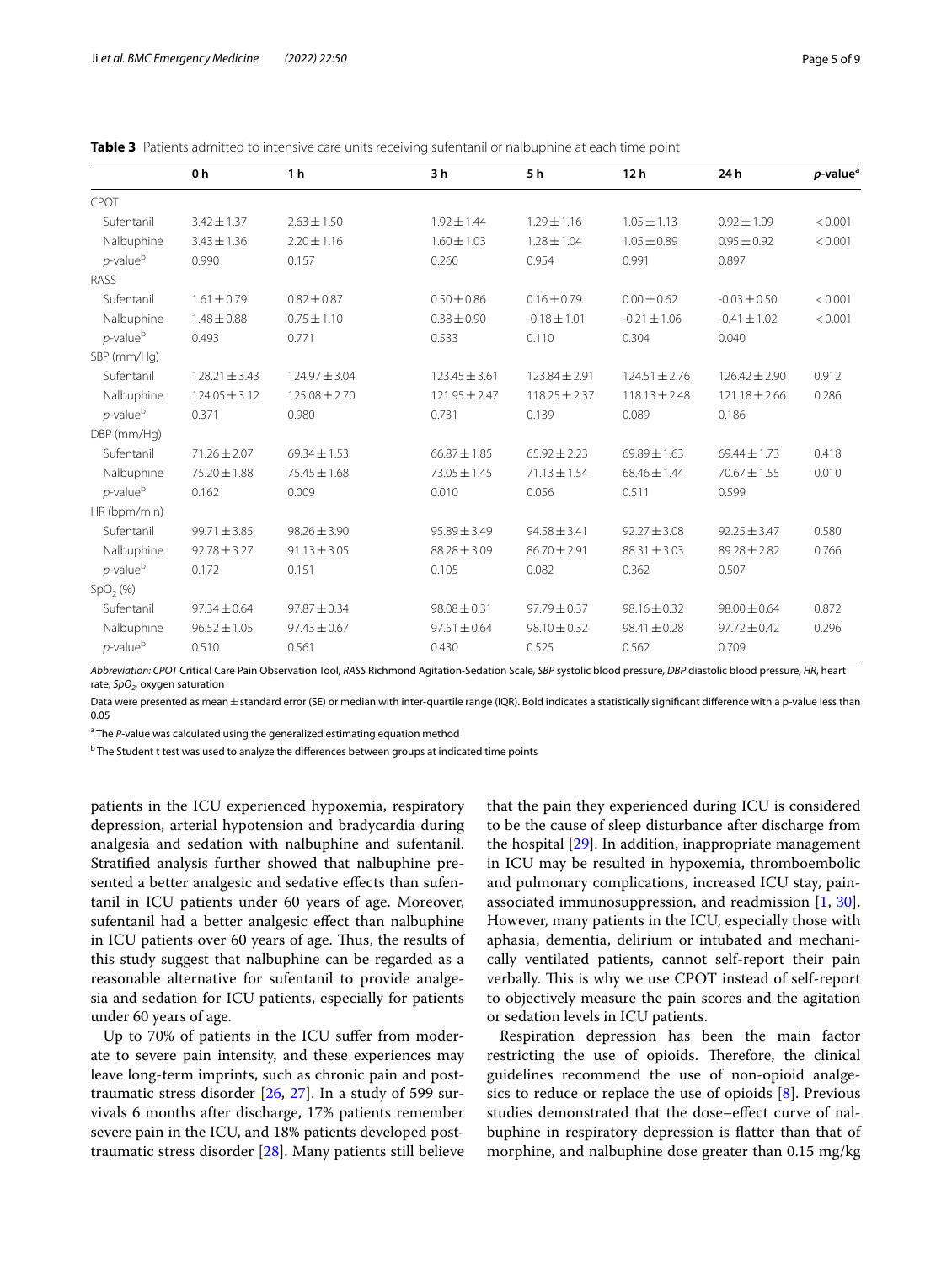

<span id="page-5-0"></span>(**F**) DBP of ICU patients receiving nalbuphine or sufentanil at diferent time points. Data were expressed as mean±SD. The *P*-value was calculated using the generalized estimating equation method. *Abbreviation*: *CPOT* Critical Care Pain Observation Tool, *RASS* Richmond Agitation-Sedation Scale, *SpO2* oxygen saturation, *SBP* systolic blood pressure, *DBP* diastolic blood pressure

causes respiratory depression, with a ceiling efect dose of 30 mg/70 kg [[21,](#page-8-5) [31\]](#page-8-15). In this study, the average infusion dose of nalbuphine was  $0.165 \pm 0.057$  mg/kg, which was just the marginal dose that cause respiratory depression (Table [4](#page-6-1)). In addition, the infusion dose of nalbuphine at diferent time points remained stable (GEE, *P*>0.05). Therefore, for the ICU patients in this study, the results that nalbuphine did not cause respiratory depression, hypoxemia and bradycardia may be attributed to the use of low-dose nalbuphine. In addition, supplemental oxygen in the ICU ward may also improve oxygenation in

patients with reduced  $SpO<sub>2</sub>$ . These results also strengthen the safety of nalbuphine for analgesia in ICU patients.

It is known that aging is related to the gradual decrease of the functional reserve of all organ systems, including the nervous system. With age, the concentration of neurotransmitters, norepinephrine and dopamine receptors, and nervous tissue mass and density gradually decreased, which ultimately afects the elderly's pain perception and response to anesthetics [[32](#page-8-16), [33\]](#page-8-17). Therefore, advanced age is generally considered to be an independent factor afecting anesthesia/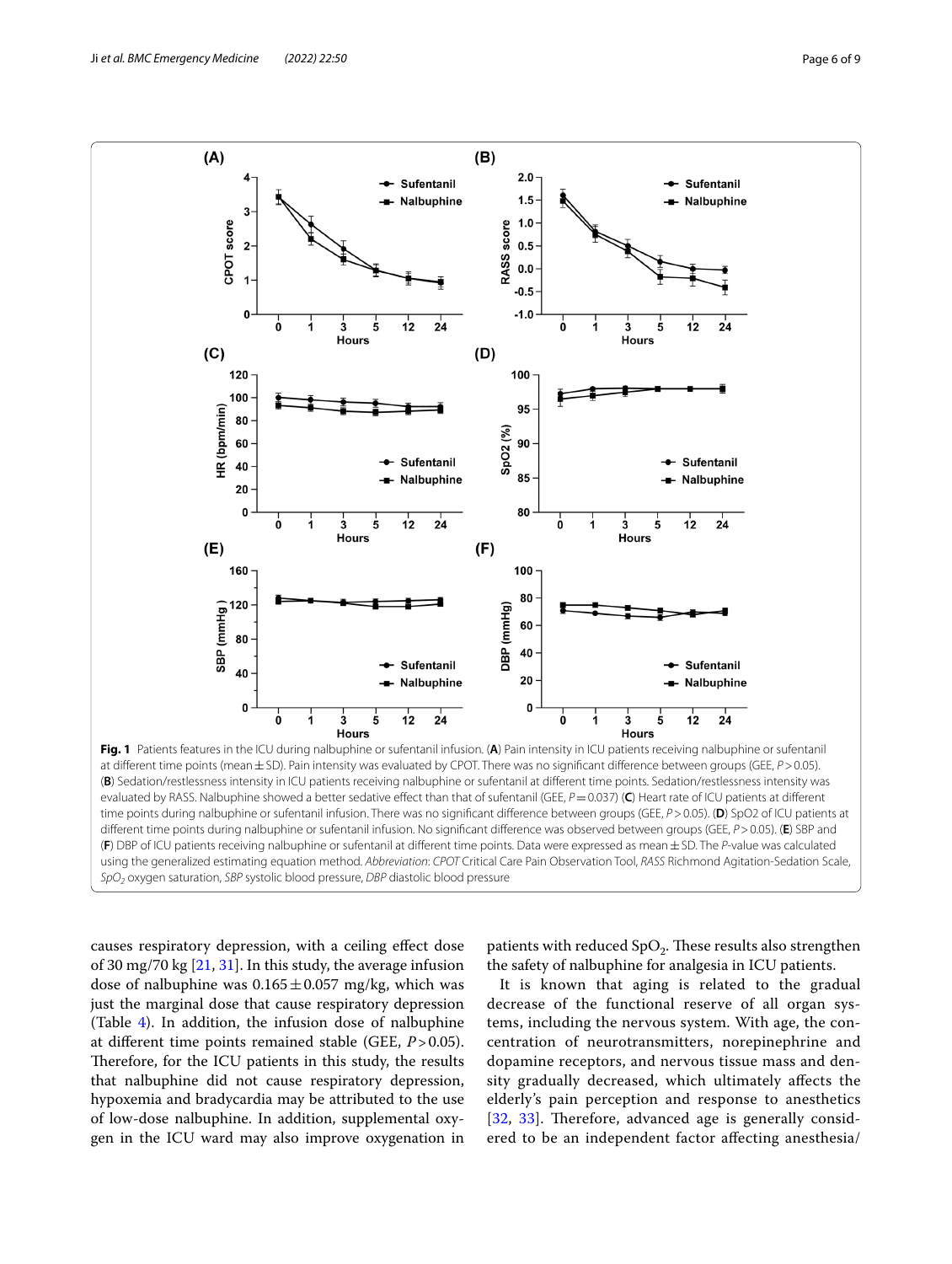

<span id="page-6-0"></span>received nalbuphine or sufentanil at diferent time points under 60 (**A**) and over 60 years of age (**B**). Sedation/restlessness intensity in ICU patients who received nalbuphine or sufentanil at diferent time points under 60 (**C**) and over 60 years of age (**D**). Data were expressed as mean±SD. The *P*-value was calculated using the generalized estimating equation method. The asterisk indicates that there is a signifcant diference between the groups at the specifed time point

<span id="page-6-1"></span>**Table 4** Infusion doses of sufentanil and nalbuphine in ICU patients at different time points

| <b>Infusion</b>    | Mean dose         | Infusion time     |                   |                   |                   |                   |         |
|--------------------|-------------------|-------------------|-------------------|-------------------|-------------------|-------------------|---------|
|                    |                   | 1 h               | 3 h               | 5 h               | 12 h              | 24 h              | P-value |
| Sufentanil (vg/kg) | $0.280 \pm 0.044$ | $0.371 \pm 0.144$ | $0.262 \pm 0.092$ | $0.260 \pm 0.084$ | $0.267 + 0.086$   | $0.237 \pm 0.074$ | 0.951   |
| Nalbuphine (mg/kg) | $0.165 \pm 0.057$ | $0.170 \pm 0.124$ | $0.163 \pm 0.127$ | $0.163 + 0.127$   | $0.165 \pm 0.131$ | $0.164 \pm 0.131$ | 1.000   |

The *P-*value was calculated using the generalized estimating equation method

analgesia/sedation  $[32, 34]$  $[32, 34]$  $[32, 34]$  $[32, 34]$ . The age stratified analysis in this study showed that nalbuphine has better analgesic and sedative efects than sufentanil in ICU patients under 60 years of age (Fig.  $2$ ). This result may be due to the diferent pharmacology of sufentanil and nalbuphine. Sufentanil is a high afnity μ-opioid receptor agonist and a selective κ-opioid receptor agonist [[35](#page-8-19)]. In contrast, nalbuphine mixed agonist-antagonist properties, which mainly acts on κ-opioid receptors (analgesic), and processes opioid antagonist efect (morphine-reversal) at the  $\mu$ -opioid receptor [[36\]](#page-8-20).

Although the receptor levels and the efficiency of signal transduction after receptor binding in the elderly are controversial, studies have shown that the number and binding levels of κ-opioid and μ-opioid receptors in elderly rats are greatly reduced [\[37](#page-8-21), [38\]](#page-8-22). On the contrary, for patients over 60 years old, sufentanil has better analgesic efects than nalbuphine (Fig. [2\)](#page-6-0). In this study, the diference between nalbuphine and sufentanil did not reach statistical signifcance at certain time points, which may be due to the small number of patients in the study. Therefore, future studies should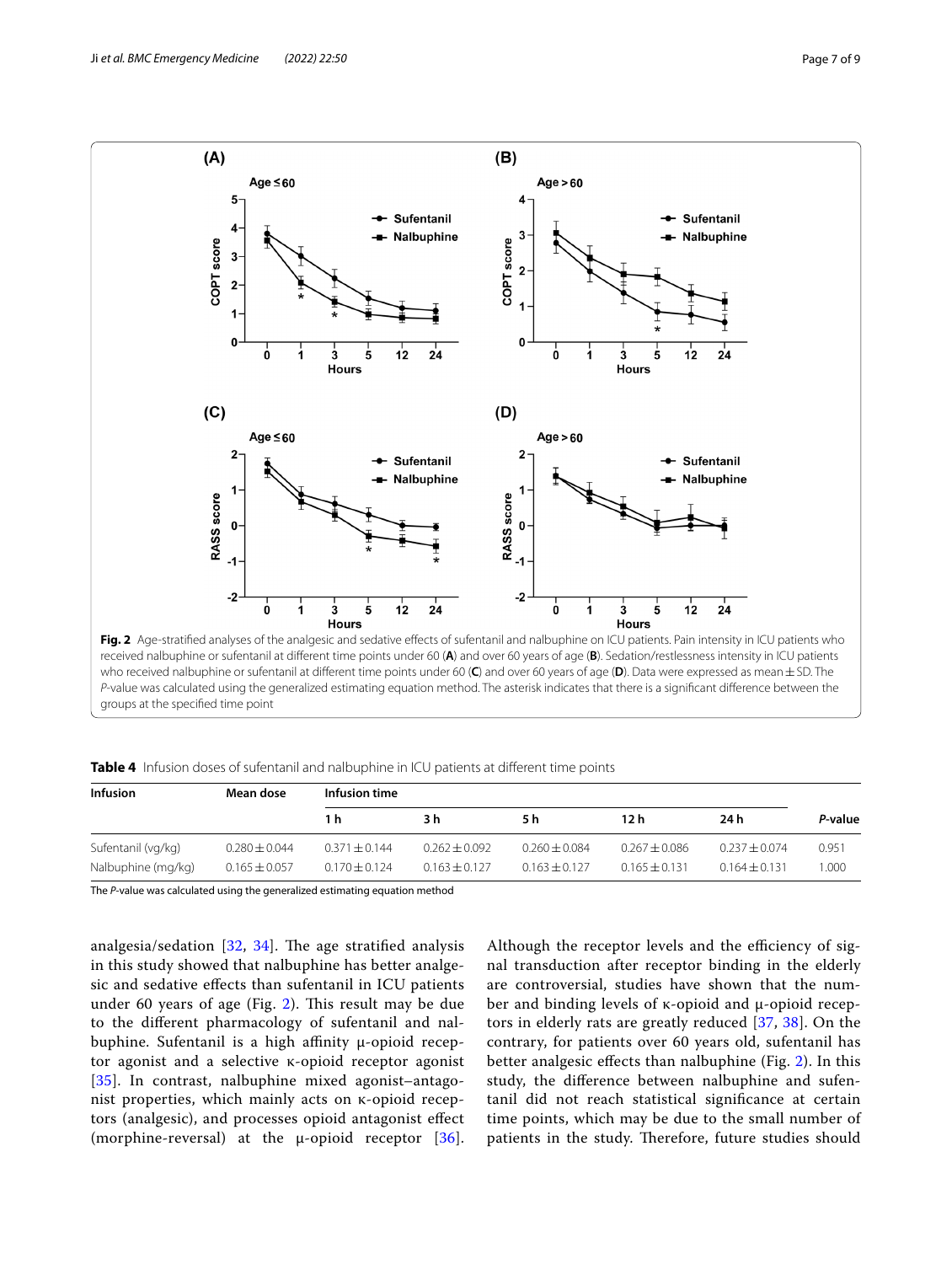have prospective designs and should recruit more ICU patients to explore the role of age confounder in the analgesic efect of nalbuphine.

# **Limitation**

This study has several limitations. Since this study focused on patients admitted to ICU, the small population size and the relative complexity of hospitalized diseases are limitations. Thus, the current results can only conclude that nalbuphine has a sustained and stable analgesic and sedative efect on ICU patients, but the results can not refect other groups of patients who need analgesia. In addition, due to the limitations of retrospective study, this study lacks follow-up data. Therefore, we cannot assess patients' satisfaction with nalbuphine and sufentanil in pain management while in the ICU, and understand the patients' pressure disorders after discharge from the hospital. Future prospective studies with a larger sample size are required to reduce the limitations associated with the study.

# **Conclusion**

In comparison with sufentanil, nalbuphine showed a sustained and stable analgesic and sedative efect on ICU patients with mild to moderate analgesia needs. During analgesia, nalbuphine did not cause respiratory depression and drastic hemodynamic changes. For ICU patients under 60 years old, nalbuphine has better analgesic and sedative effects than sufentanil. Therefore, we suggested that nalbuphine can be a useful alternative to sufentanil for patients who are admitted to ICU and need analgesia, especially these under 60 years of age. Future studies should have prospective design and should focus on well-defned ICU patients to further confrm age efect between nalbuphine and sufentanil.

#### **Abbreviations**

SpO<sub>2</sub>: Blood oxygen saturation; ICU: Intensive care unit; APACHE: Acute Physiology and Chronic Health Evaluation; CPOT: Critical Care Pain Observation Tool; RASS: Richmond Agitation-Sedation Scale; SD: Standard deviation; IQR: Inter-quartile range

## **Acknowledgements**

None

## **Authors' contributions**

Kaiqiang Ji conceptualized and designed the study, interpreted the analyzed data, and drafted the manuscript. Xiaoying Gong, Ting Luan, Xiaopeng Gao and Bin Zang searched and collected the clinical data from the computerized database of our hospital. Ting Luan, Xiaopeng Gao and Bin Zang statistically analyzed the data. Xiaoying Gong interpreted the analyzed data and drafted the manuscript. All authors read and approved the fnal manuscript.

# **Funding**

None.

#### **Availability of data and materials**

The data used and analyzed in this study are available from the corresponding author upon reasonable request.

#### **Declarations**

#### **Ethics approval and consent to participate**

This retrospective comparative study was approved by the Institutional Research Review Board of ShengJing Hospital of China Medical University. All procedures performed in the present study were in accordance with Declaration of Helsinki. Written informed consent was obtained from the patient or the legal guardian of the patient.

#### **Consent for publication**

#### Not applicable.

#### **Competing interests**

None. All authors declare that there is no confict of interest.

Received: 7 November 2021 Accepted: 22 February 2022<br>Published online: 26 March 2022

#### **References**

- <span id="page-7-0"></span>1. Hajiesmaeili MR, Safari S. Pain management in the intensive care unit: do we need special protocols? Anesth Pain Med. 2012;1(4):237–8. [https://](https://doi.org/10.5812/aapm.4523) [doi.org/10.5812/aapm.4523](https://doi.org/10.5812/aapm.4523).
- <span id="page-7-1"></span>2. Payen JF, Bosson JL, Chanques G, Mantz J, Labarere J, Investigators D. Pain assessment is associated with decreased duration of mechanical ventilation in the intensive care unit: a post Hoc analysis of the DOLOREA study. Anesthesiology. 2009;111(6):1308–16. [https://doi.org/10.1097/ALN.0b013](https://doi.org/10.1097/ALN.0b013e3181c0d4f0) [e3181c0d4f0](https://doi.org/10.1097/ALN.0b013e3181c0d4f0)
- 3. Stanik-Hutt JA, Soeken KL, Belcher AE, Fontaine DK, Gift AG. Pain experiences of traumatically injured patients in a critical care setting. Am J Crit Care. 2001;10(4):252–9.
- <span id="page-7-2"></span>4. Akgun D, Inal S. Pain intensity of sedated paediatric intensive care unit patients during treatment and care procedures. Nurs Crit Care. 2021. <https://doi.org/10.1111/nicc.12636>.
- <span id="page-7-3"></span>5. Siffleet J, Young J, Nikoletti S, Shaw T. Patients' self-report of procedural pain in the intensive care unit. J Clin Nurs. 2007;16(11):2142–8. [https://](https://doi.org/10.1111/j.1365-2702.2006.01840.x) [doi.org/10.1111/j.1365-2702.2006.01840.x.](https://doi.org/10.1111/j.1365-2702.2006.01840.x)
- <span id="page-7-4"></span>6. Puntillo KA, White C, Morris AB, Perdue ST, Stanik-Hutt J, Thompson CL, et al. Patients' perceptions and responses to procedural pain: results from Thunder Project II. Am J Crit Care. 2001;10(4):238–51.
- <span id="page-7-5"></span>7. Georgiou E, Hadjibalassi M, Lambrinou E, Andreou P, Papathanassoglou ED. The Impact of Pain Assessment on Critically Ill Patients' Outcomes: A Systematic Review. Biomed Res Int. 2015;2015: 503830. [https://doi.org/10.](https://doi.org/10.1155/2015/503830) [1155/2015/503830](https://doi.org/10.1155/2015/503830).
- <span id="page-7-6"></span>8. Barr J, Fraser GL, Puntillo K, Ely EW, Gelinas C, Dasta JF, et al. Clinical practice guidelines for the management of pain, agitation, and delirium in adult patients in the intensive care unit. Crit Care Med. 2013;41(1):263– 306. [https://doi.org/10.1097/CCM.0b013e3182783b72.](https://doi.org/10.1097/CCM.0b013e3182783b72)
- <span id="page-7-7"></span>9. Soliman HM, Melot C, Vincent JL. Sedative and analgesic practice in the intensive care unit: the results of a European survey. Br J Anaesth. 2001;87(2):186–92. <https://doi.org/10.1093/bja/87.2.186>.
- <span id="page-7-8"></span>10. Yassin SM, Terblanche M, Yassin J, McKenzie CA. A web-based survey of United Kingdom sedation practice in the intensive care unit. J Crit Care. 2015;30(2):e431-436. [https://doi.org/10.1016/j.jcrc.2014.11.006.](https://doi.org/10.1016/j.jcrc.2014.11.006)
- <span id="page-7-9"></span>11. Porela-Tiihonen S, Kokki H, Kokki M. An up-to-date overview of sublingual sufentanil for the treatment of moderate to severe pain. Expert Opin Pharmacother. 2020;21(12):1407–18. [https://doi.org/10.1080/14656566.](https://doi.org/10.1080/14656566.2020.1766025) [2020.1766025](https://doi.org/10.1080/14656566.2020.1766025).
- <span id="page-7-10"></span>12. Minkowitz HS, Singla NK, Evashenk MA, Hwang SS, Chiang YK, Hamel LG, et al. Pharmacokinetics of sublingual sufentanil tablets and efficacy and safety in the management of postoperative pain. Reg Anesth Pain Med. 2013;38(2):131–9. [https://doi.org/10.1097/AAP.0b013e3182791157.](https://doi.org/10.1097/AAP.0b013e3182791157)
- <span id="page-7-11"></span>13. Pogatzki-Zahn E, Kranke P, Winner J, Weyland W, Reich A, Vigelius-Rauch U, et al. Real-world use of the sufentanil sublingual tablet system for patient-controlled management of acute postoperative pain: a